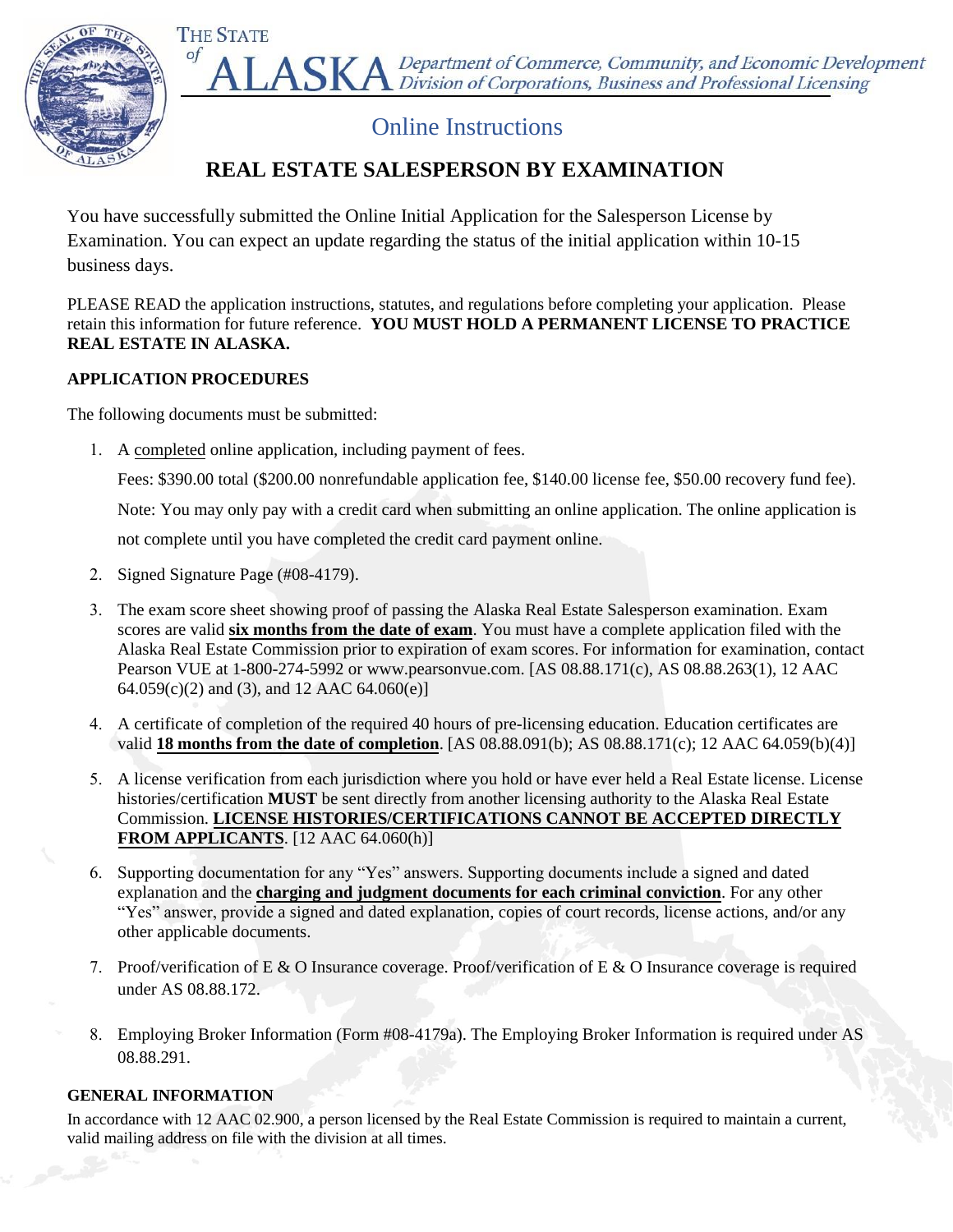- **▪** Please notify the division, in writing, should you have a change of address.
- **▪** In accordance with AS 08.88.321, the license certificate of a Broker must be displayed in the Broker's principle office.

#### **RENEWAL INFORMATION**

All licenses expire on January 31 of even-numbered years. Exception: Licenses issued within 90 days of the expiration date will be issued through the next biennium. Continuing education is required to be completed at the time of renewal in accordance with 12 AAC 64.500.

#### **POST LICENSING EDUCATION**

All new licensees are required to complete 30 hours of post-licensing education (PLE). This education must be completed **within one year** after the date of initial salesperson or broker licensure. **This is in addition to the 20 hours of continuing education that you must complete to renew your license**. After the required 30 hours of PLE is completed an Affidavit of Post Licensing Affidavit form (08-4326) **MUST** be submitted to the Real Estate Commission. Copies of all certificates of the completed education and appropriate fees must accompany the PLE Affidavit within 30 days after the 1 year period of initial licensure or the license will lapse [AS 08.88.095]. New licensees applying for licensure by endorsement who hold a active and valid real estate license in another state and have been licensed by that state for 1 year or more are **NOT** required to complete PLE [AS 08.88.263(3)]. Additional information about postlicensing requirements is available on the Commission web site in the Professional Licensing Section at *www.commerce.alaska.gov/occ/.* 

#### **SOCIAL SECURITY NUMBERS**

Under AS 08.01.100(e) a license may not be renewed if the licensee's United States Social Security Number is not on file. If you do not have a social security number, you must complete the form Request for Exception from Social Security Number Requirement located on the division's web site at: *www.commerce.alaska.gov/occ/* or contact the division office for the form.

#### **PUBLIC INFORMATION**

All information contained in and supplied with this application will be available to the public unless required to be kept confidential by law. Current licensee information is available on the Division of Corporations, Business and Professional Licensing web site at: *www.commerce.alaska.gov/occ/* under License Search.

#### **STATUTES AND REGULATIONS**

Copies of the statutes and regulations referenced in this application may be obtained at: *www.commerce.alaska.gov/occ/*  or may be obtained from the Commission office.

#### **PAYMENT OF CHILD SUPPORT AND STUDENT LOANS**

If the Alaska Child Support Enforcement Division has determined that you are in arrears on child support, or if the Alaska Commission on Postsecondary Education has determined you are in loan default, you may be issued a nonrenewable temporary license valid for 150 days. Contact Child Support Services at (907) 269-6900 or the Postsecondary Education office at (907) 465-2962 or 1-800-441-2962 to resolve payment issues.

#### **"YES" RESPONSES**

Constitution of the Constitution

A "Yes" response in the application does not necessarily mean your application will be denied. If you have responded "Yes" to any question in the application, additional time will be required for the gathering and assessment of pertinent information. You can expedite this process by providing, with your application, complete explanations and documentation for any "Yes" responses. (See application procedures #6)

#### **ERRORS AND OMISSIONS INSURANCE**

All licensees are required to obtain and submit proof of  $E \& O$  Insurance, either through the Master Policy offered by RISC or through equivalent coverage. All licensees are required to submit verification that they have met the E & O requirement.